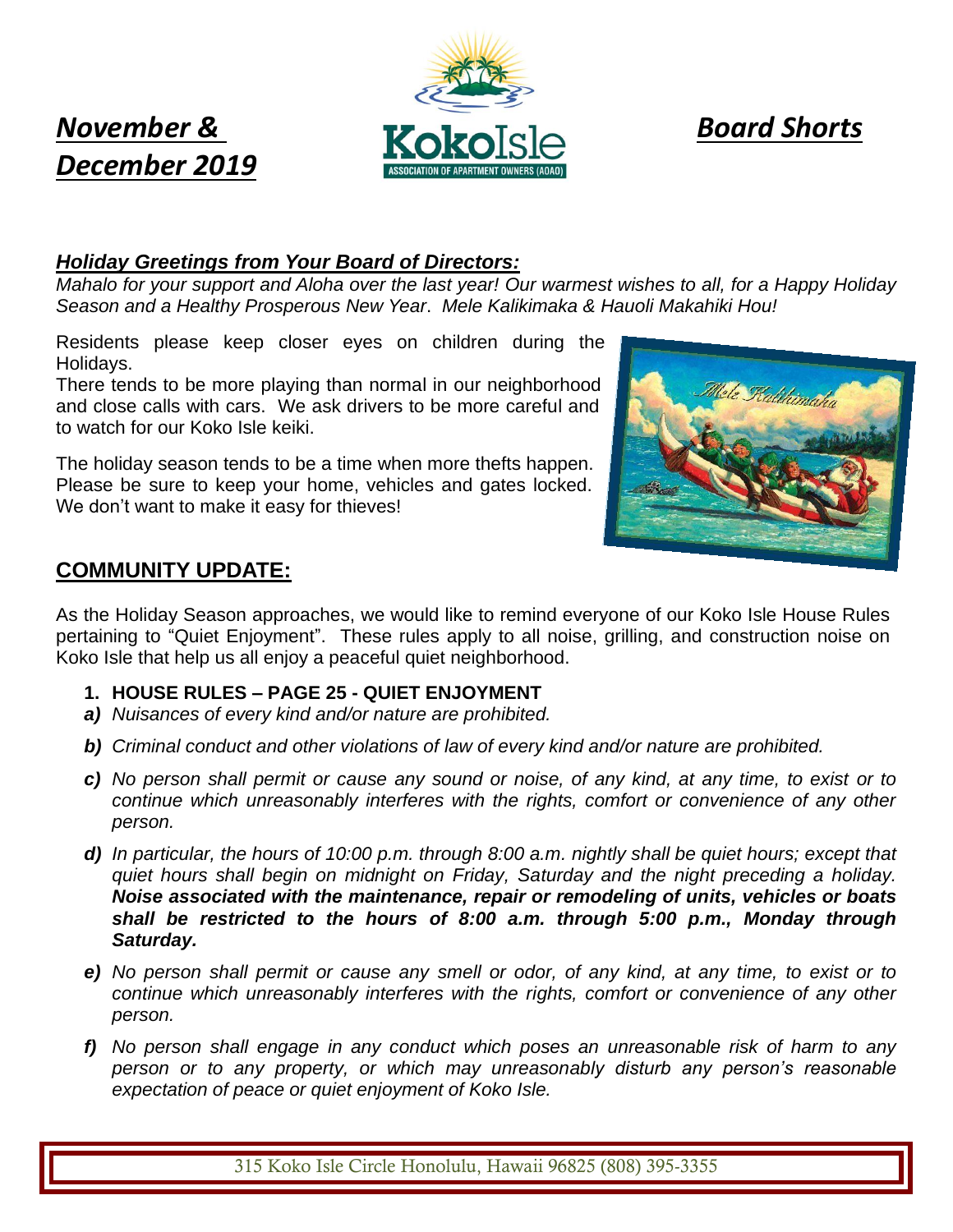- **2. Please remember to advise your guests of Koko Isle House Rules and safety requirements at the swimming pool.**
	- a) Anyone entering the pool is required to shower first.
	- b) Persons with infectious or communicable diseases are not permitted in the pool.
	- c) Guest usage of the pool is limited to seven guests per unit.
	- d) **No food or beverages (except for water). Alcohol, and glassware are prohibited.**
	- e) Infants and toddlers are required to use swim diapers.
	- f) No balls, toys, air mattresses, boogie boards, or Styrofoam equipment.
	- g) Pets are not allowed.

#### **3. Other common House Rules guests are not aware of:**

- a) No over-night parking without a parking pass and please remind your guests to not park in "Reserved" parking stalls. Passes available at the Resident Manager's office. No cars were towed, but 3 Green Stickers for parking violations were issued in November 2019.
- b) The Swimming Pool area gate needs a key and shall only be opened to enter the pool area and shall be left closed and locked at all other times.
- c) No Skateboarding, skating, wave boarding or use of other such devices on any portion of the common elements are allowed.

### **4. Koko Isle is a residential community and short-term vacation rentals are prohibited.**

#### **SEASONAL COMMUNITY UPDATE:**

**1. Holiday Decorations:** The carport and adjacent walkway/planter & privacy area exteriors may be used for Christmas and/or New Year decorations between the dates of December 2<sup>nd</sup>, 2019 and January 10<sup>th</sup>, 2020. No decoration may cause any damage, be attached to any other common element structure or be attached to any common element planting.

#### **2. NO Fireworks on Koko Isle - Including Our Bridge Entrance:**

House Rules: USE OF PREMISES - Page 31, par.14. The use of any type of fireworks, including sparklers, is prohibited. An immediate fine may be imposed for each instance of using fireworks and the Association may seek the eviction of the persons responsible if they are tenants. Please observe our holiday rules so that all residents may have a happy, safe and peaceful Holiday Season.

**3. Holiday Guest Parking:** To help ease, the current burden for guest parking, the Board has temporarily approved tandem parking for these dates only.

> **Hawaii Kai Annual Boat Parade – December 7 th, 2019 Christmas Eve & Day – December 24th & 25th, 2019 New Year's Eve & Day – December 31st, 2019 & January 1st, 2020**

**Tandem parking will be allowed in front of your unit, as long as you DO NOT BLOCK your neighbors, ensuring that they have direct means of access and egress to their units.**

This is a reminder of the Parking Rules

**No Parking on the bridge: "Cars will be towed" No Parking on the grass: "Cars will be towed" No Parking in "RESERVED" stalls: "Cars will be towed"**

The number to our tow company is: **Tow Jams (808) 593-1993.** Please direct all guests to park across the bridge on public street parking and walk in if there is no available guest parking. The Tow Company will be "On Call" and patrolling Koko Isle.

315 Koko Isle Circle Honolulu, Hawaii 96825 (808) 395-3355